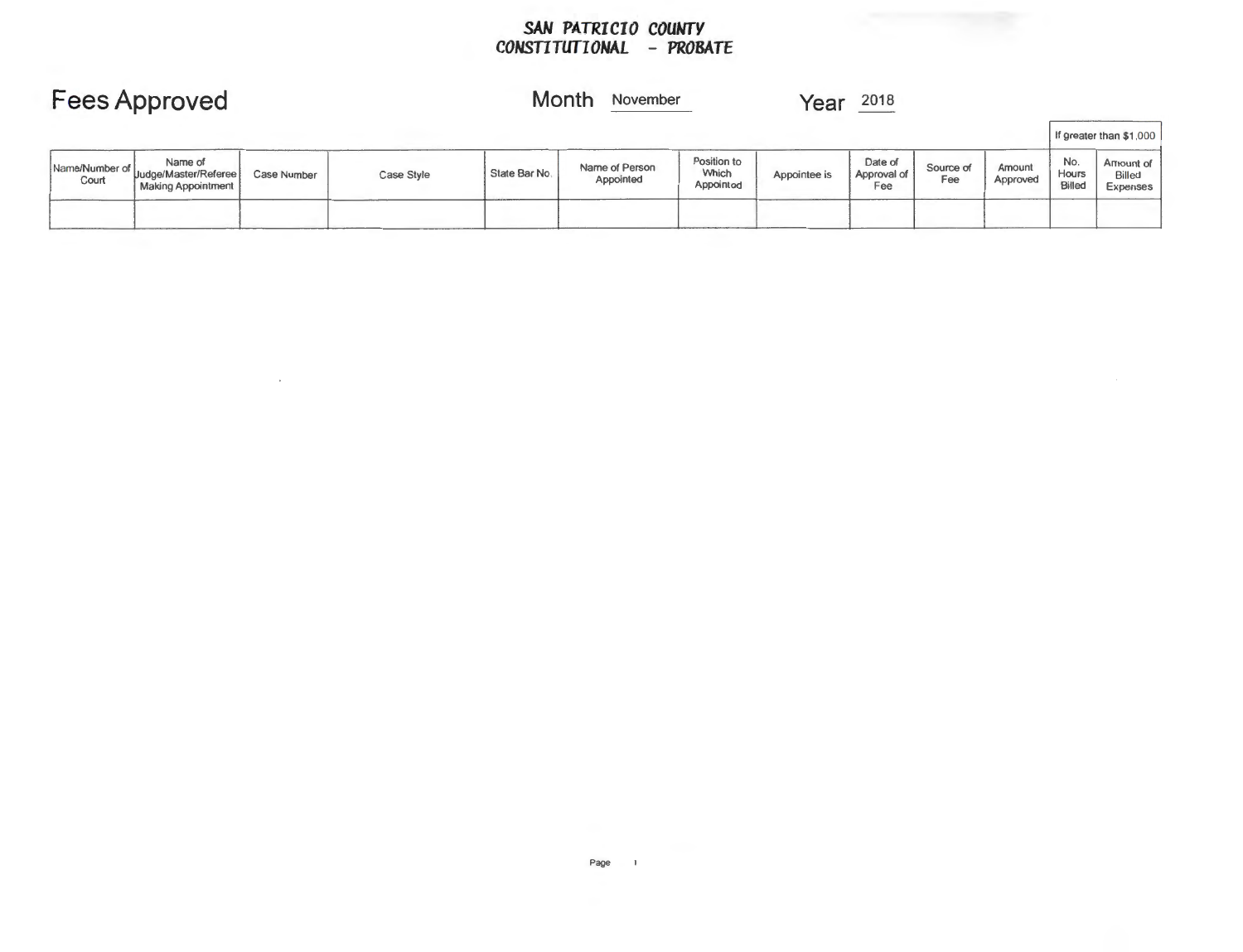#### *SAN PATRICIO COUNTY CONSTITUTIONAL* **-** *PROBATE*

## **Appointments Approved**

**Month** November **Year** 2018

| Name/Number of<br>Court | Name of<br>Judge/Master/Referee<br><b>Making Appointment</b> | Case Number | Case Style                                            | State Bar No. | Name of Person<br>Appointed | Position to Which<br>Appointed | Appointee is               | Date of<br>Appointment |
|-------------------------|--------------------------------------------------------------|-------------|-------------------------------------------------------|---------------|-----------------------------|--------------------------------|----------------------------|------------------------|
| County Court            | Simpson, Terry                                               | 18-PR-14106 | IN THE ESTATE OF<br>DAVID C. WENDLAND, SR<br>DECEASED |               | Wendland, Daniel<br>Gene    | Executor                       | Friend or Family<br>Member | 11/27/2018             |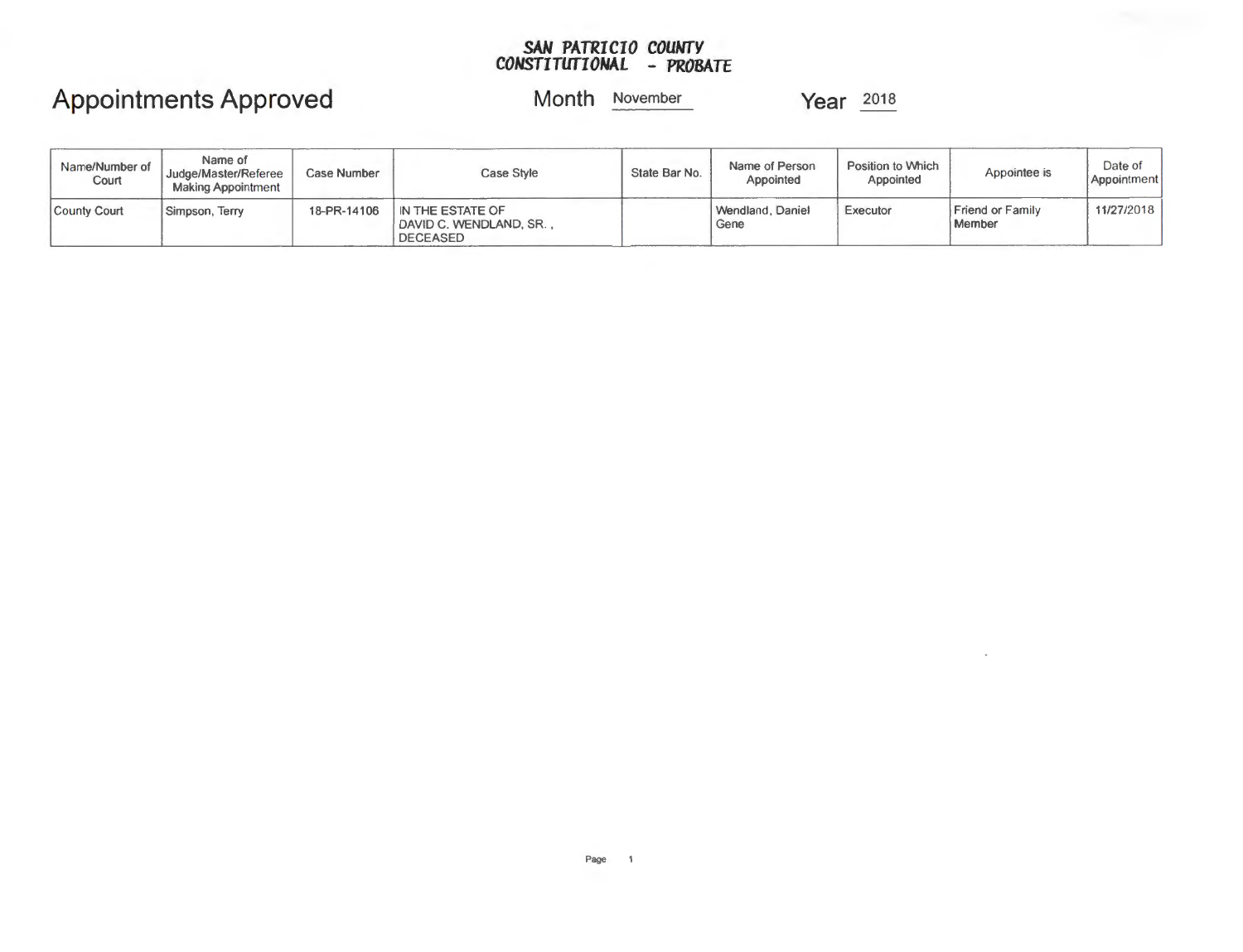#### *SAN PATRICIO COUNTY CONSTITUTIONAL* **-** *CRIMINAL*

## **Fees Approved**

### **Month** November

**Year**  $\frac{2018}{50}$ 

 $\sim$ 

|                         |                                                         |             |            |               |                             |                                   |              |                               |                  |                    |                        | If greater than \$1,000                |
|-------------------------|---------------------------------------------------------|-------------|------------|---------------|-----------------------------|-----------------------------------|--------------|-------------------------------|------------------|--------------------|------------------------|----------------------------------------|
| Name/Number of<br>Court | Name of<br>" Uudge/Master/Referee<br>Making Appointment | Case Number | Case Style | State Bar No. | Name of Person<br>Appointed | Position to<br>Which<br>Appointed | Appointee is | Date of<br>Approval of<br>Fee | Source of<br>Fee | Amount<br>Approved | No.<br>Hours<br>Billed | Amount of<br><b>Billed</b><br>Expenses |
|                         |                                                         |             |            |               |                             |                                   |              |                               |                  |                    |                        |                                        |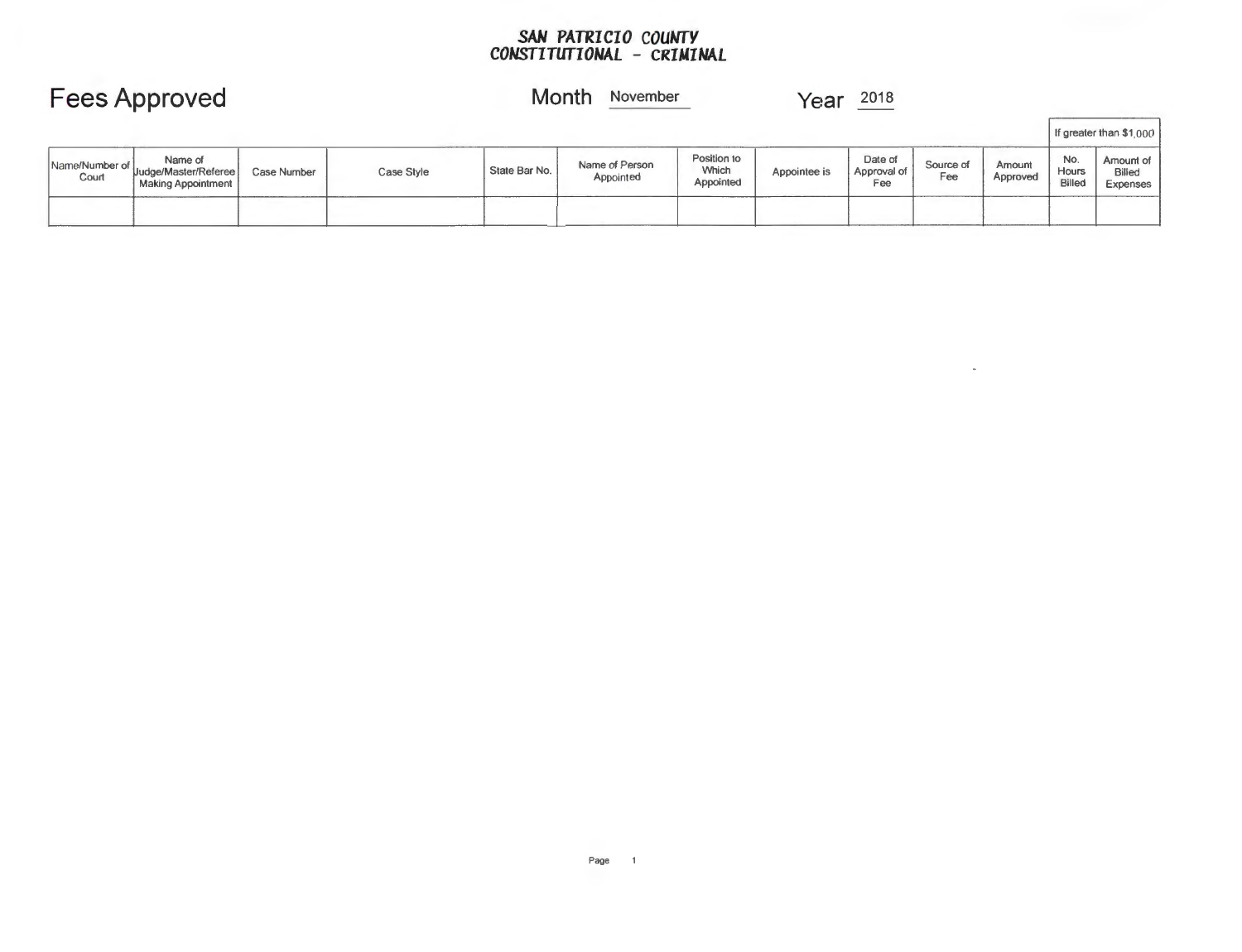#### *SAN PATRICIO COUMTY CONSTITUTIONAL* **-** *CRIMINAL*

## **Appointments Approved**

### **Month** November **Year** <sup>2018</sup>

| _______<br>Name/Number of<br>Court | Name of<br>Judge/Master/Referee<br><b>Making Appointment</b> | Case Number | Case Style | State Bar No. | Name of Person<br>Appointed | Position to Which<br>Appointed | Appointee is | Date of<br>Appointment |
|------------------------------------|--------------------------------------------------------------|-------------|------------|---------------|-----------------------------|--------------------------------|--------------|------------------------|
|                                    |                                                              |             |            |               |                             |                                |              |                        |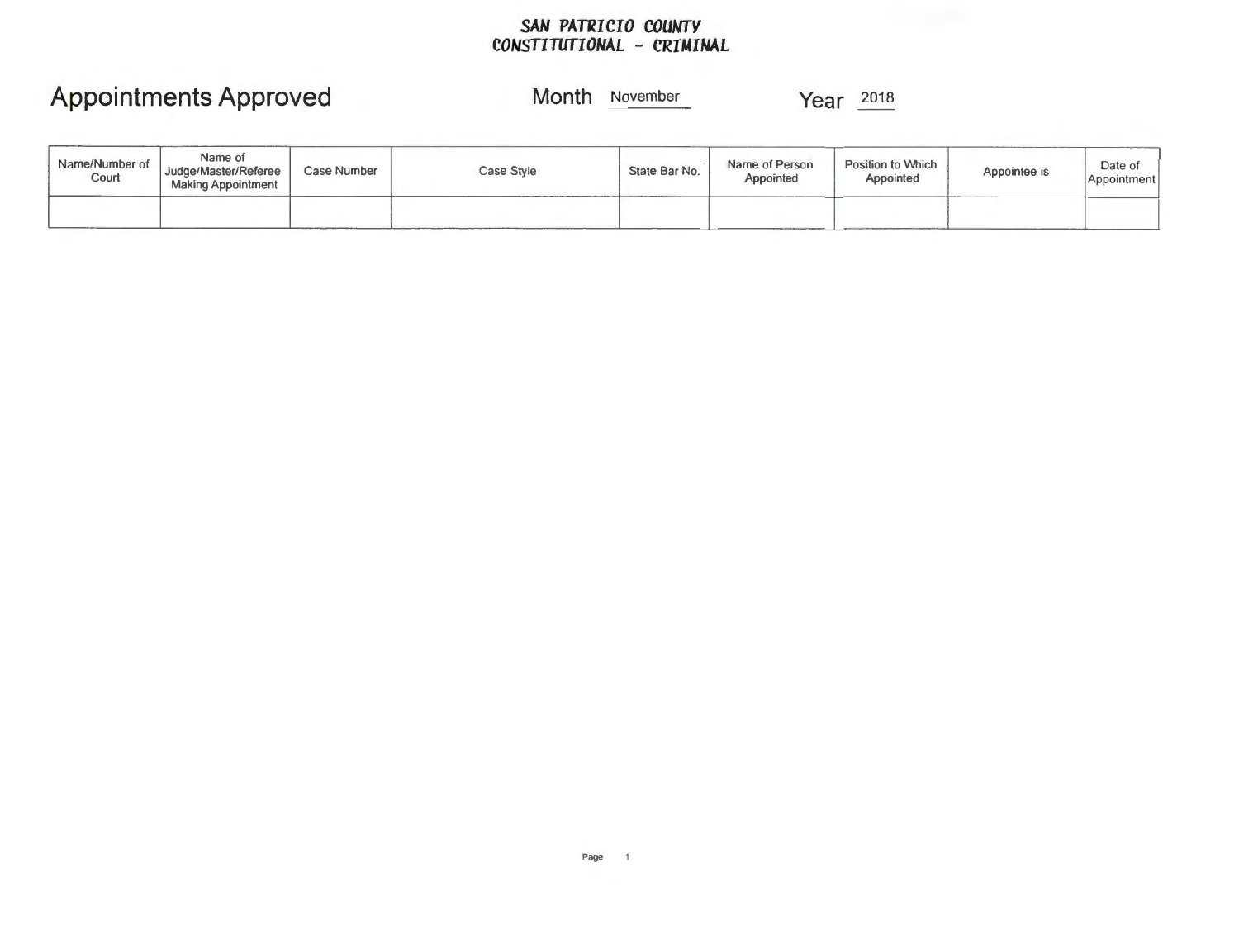### *SAN PATRICIO COUNTY CONSTITUTIONAL* **-** *CIVIL*

|                         | Fees Approved                                                |             |            |               | Month<br>November           |                                   | Year         | 2018                          |                  |                    |                               |                                                            |
|-------------------------|--------------------------------------------------------------|-------------|------------|---------------|-----------------------------|-----------------------------------|--------------|-------------------------------|------------------|--------------------|-------------------------------|------------------------------------------------------------|
|                         |                                                              |             |            |               |                             |                                   |              |                               |                  |                    |                               | If greater than \$1,000                                    |
| Name/Number of<br>Court | Name of<br>Uudge/Master/Referee<br><b>Making Appointment</b> | Case Number | Case Style | State Bar No. | Name of Person<br>Appointed | Position to<br>Which<br>Appointed | Appointee is | Date of<br>Approval of<br>Fee | Source of<br>Fee | Amount<br>Approved | No.<br>Hours<br><b>Billed</b> | Am <sub>ount</sub> of<br>pilled<br>$E$ <sub>s</sub> penses |
|                         |                                                              |             |            |               |                             |                                   |              |                               |                  |                    |                               |                                                            |

 $\sim$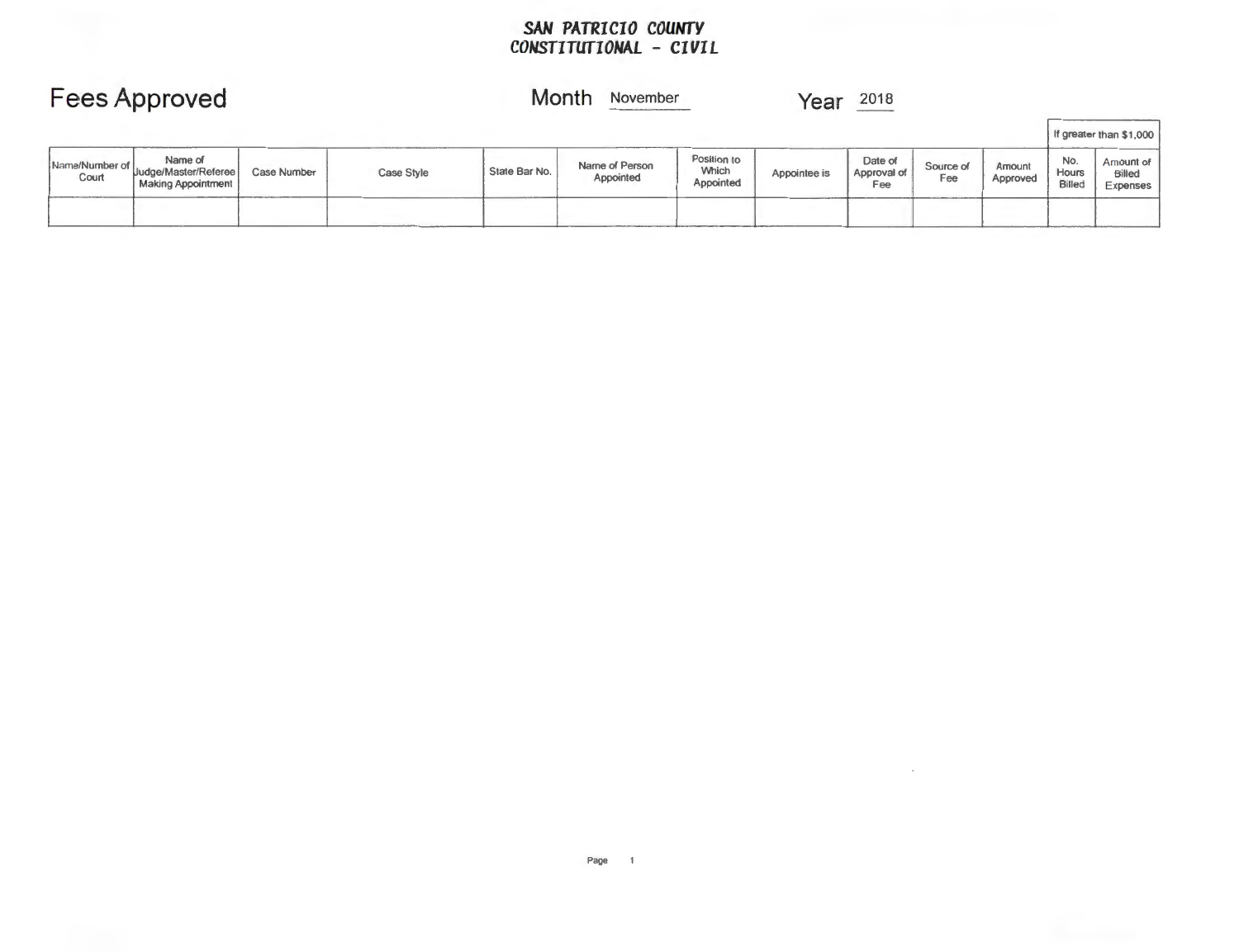### *SAN PATRICIO COUNTY CONSTITUfIONAL* **-** *CIVIL*

### **Appointments Approved**

### **Month** November

**Year** 201a

| Name/Number of<br>Court | Name of<br>Judge/Master/Referee<br><b>Making Appointment</b> | Case Number | Case Style | State Bar No. | Name of Person<br>Appointed | Position to Which<br>Appointed | Appointee is | Date of<br>Appointment |
|-------------------------|--------------------------------------------------------------|-------------|------------|---------------|-----------------------------|--------------------------------|--------------|------------------------|
|                         |                                                              |             |            |               |                             |                                |              |                        |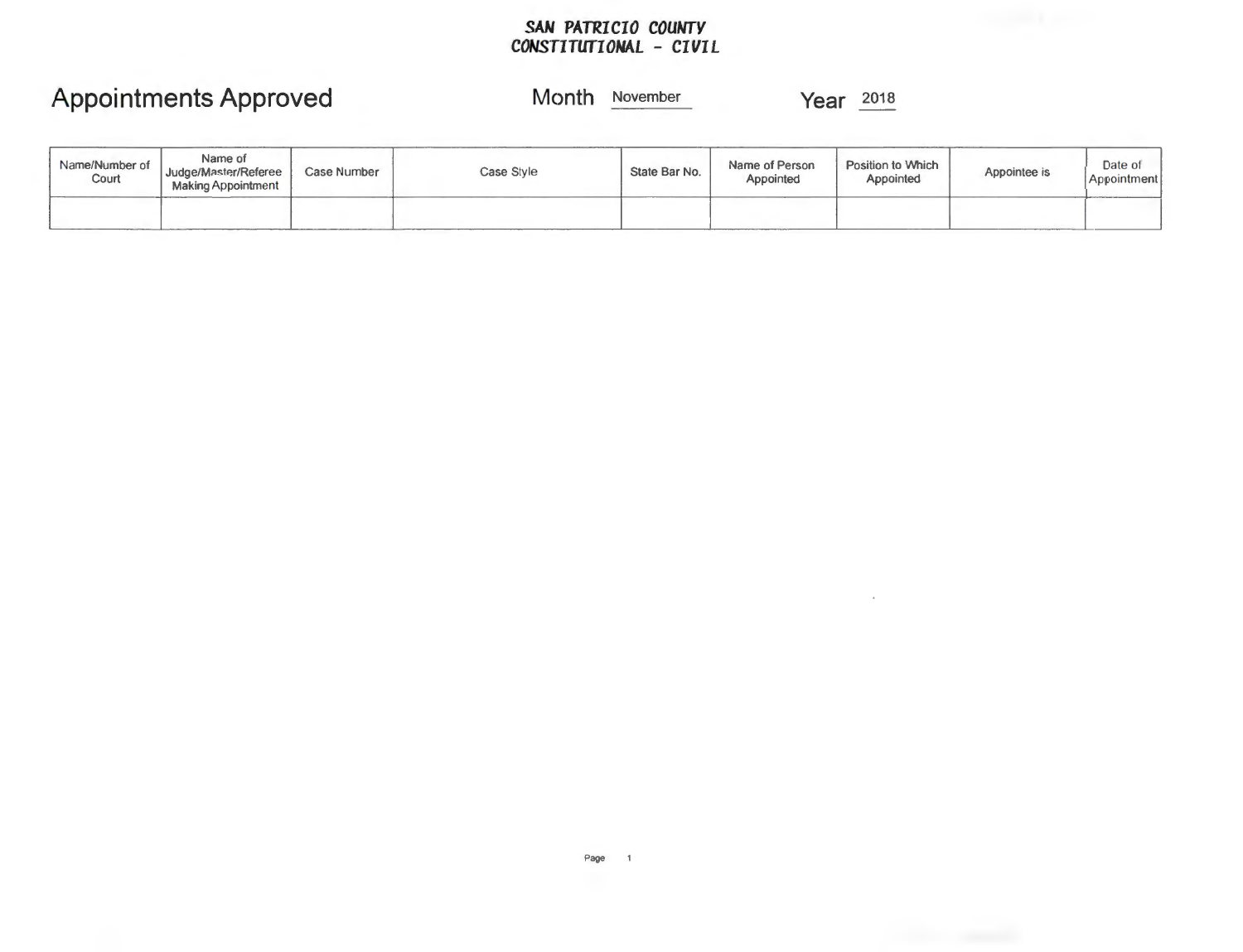#### *SAN PATRICIO COUNTY STATUTORY* **-** *PROBATE*

### **Month** November

### **Year**  $\frac{2018}{100}$

|                         | <b>Fees Approved</b>                                         |                    |                                                                          |               | Month<br>November           |                                   | Year         | 2018                          |                  |                    |                               |                                              |
|-------------------------|--------------------------------------------------------------|--------------------|--------------------------------------------------------------------------|---------------|-----------------------------|-----------------------------------|--------------|-------------------------------|------------------|--------------------|-------------------------------|----------------------------------------------|
|                         |                                                              |                    |                                                                          |               |                             |                                   |              |                               |                  |                    |                               | If greater than \$1,000                      |
| Name/Number of<br>Court | Name of<br>Uudge/Master/Referee<br><b>Making Appointment</b> | <b>Case Number</b> | Case Style                                                               | State Bar No. | Name of Person<br>Appointed | Position to<br>Which<br>Appointed | Appointee is | Date of<br>Approval of<br>Fee | Source of<br>Fee | Amount<br>Approved | No.<br>Hours<br><b>Billed</b> | Amount of<br>Billed <sup>1</sup><br>Expenses |
| County Court at<br>Law  | Welborn, Elizabeth                                           | 18-PR-13979        | IN THE GUARDIANSHIP OF<br>EDWARD J. GOLDBERG,<br>AN INCAPACITATED PERSON | 06482300      | <b>EGGERT, MARK W</b>       | Attomey<br>Ad-Litem               | Attorney     | 11/15/2018   Estate           |                  | \$675.00           |                               |                                              |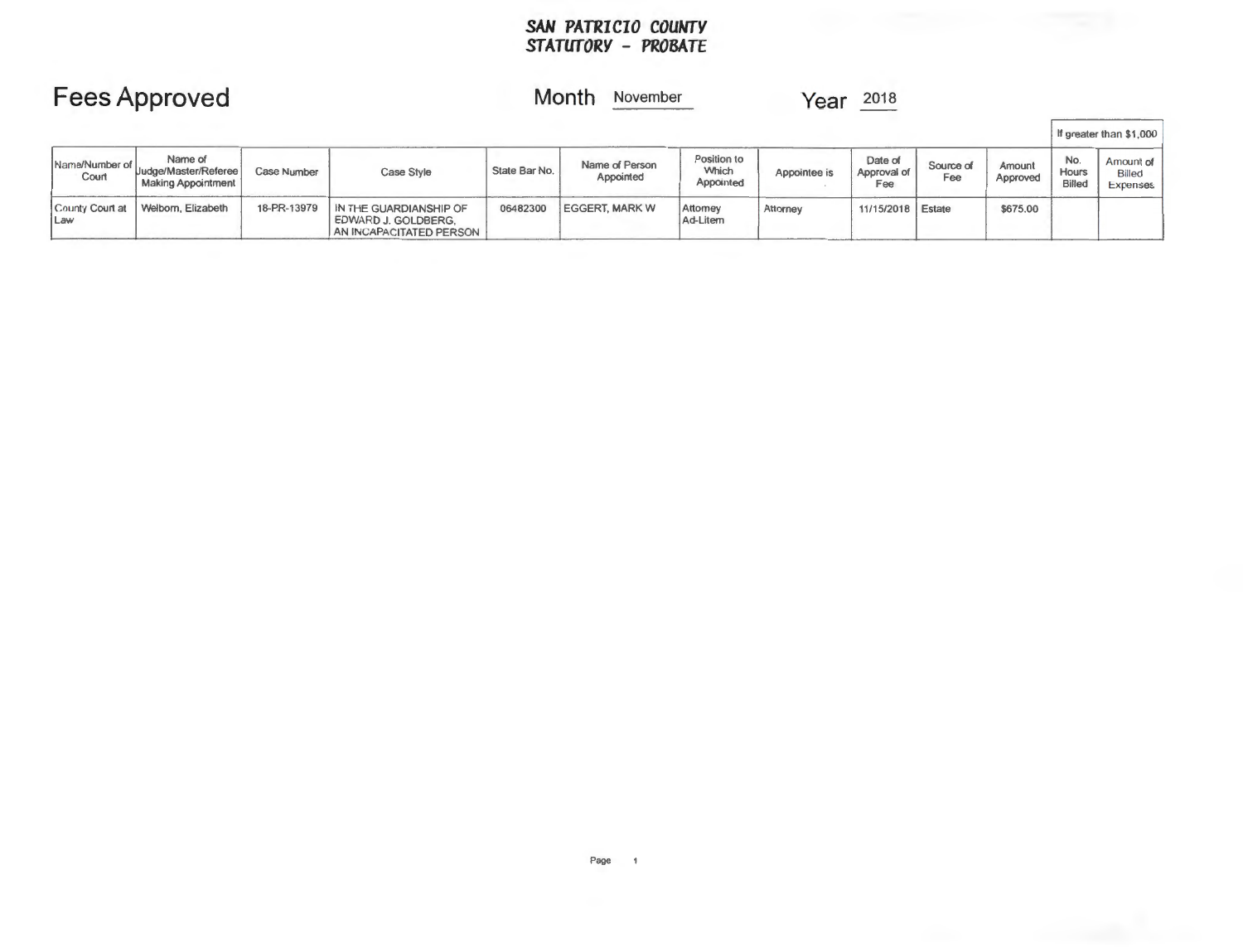#### *SAN PATRICIO COUNTY STATUTORY* **-** *PROBATE*

## **Appointments Approved**

**Month** November

**Year** <sup>2018</sup>

| Name/Number of<br>Court | Name of<br>Judge/Master/Referee<br><b>Making Appointment</b> | <b>Case Number</b> | Case Style                                                                    | State Bar No. | Name of Person<br>Appointed    | Position to Which<br>Appointed | Appointee is                      | Date of<br>Appointment |
|-------------------------|--------------------------------------------------------------|--------------------|-------------------------------------------------------------------------------|---------------|--------------------------------|--------------------------------|-----------------------------------|------------------------|
| County Court at<br>Law  | Welborn, Elizabeth                                           | 18-PR-14036        | IN THE GUARDIANSHIP OF<br>SARAH LEIGH-ANN MACLEOD.<br>AN INCAPACITATED PERSON |               | MACLEOD, AUTUMN<br>R.          | Executor                       | <b>Friend or Family</b><br>Member | 11/01/2018             |
| County Court at<br>Law  | Welborn, Elizabeth                                           | 18-PR-14036        | IN THE GUARDIANSHIP OF<br>SARAH LEIGH-ANN MACLEOD,<br>AN INCAPACITATED PERSON |               | MACLEOD, ERIC N.               | Executor                       | Friend or Family<br>Member        | 11/13/2018             |
| County Court at<br>Law  | Welborn, Elizabeth                                           | 18-PR-14091        | IN THE ESTATE OF<br>JONNY RAYMOND MARSHALL.<br><b>DECEASED</b>                |               | Marshall, Elizabeth E.         | Executrix                      | <b>Friend or Family</b><br>Member | 11/14/2018             |
| County Court at<br>Law  | Welborn, Elizabeth                                           | 18-PR-14094        | IN THE GUARDIANSHIP OF<br><b>DEBRA CARTER</b>                                 | 07806350      | <b>GEORGE, MICHAEL</b><br>D    | Executor                       | Attorney                          | 11/14/2018             |
| County Court at<br>Law  | Welborn, Elizabeth                                           | 18-PR-13979        | IN THE GUARDIANSHIP OF<br>EDWARD J. GOLDBERG.<br>AN INCAPACITATED PERSON      |               | <b>GOLDBERG, LINDA</b><br>GAIL | Executor                       | <b>Friend or Family</b><br>Member | 11/15/2018             |
| County Court at<br>Law  | Simpson, Terry                                               | 18-PR-14102        | IN THE ESTATE OF<br>EDWARD LOUIS BUSH, DECEASED                               |               | Bush, Patricia Ann             | Executrix                      | <b>Friend or Family</b><br>Member | 11/20/2018             |
| County Court at<br>Law  | Welborn, Elizabeth                                           | 18-PR-13995        | IN THE ESTATE OF<br>VELMA CHLOELENE NORVELL.<br><b>DECEASED</b>               |               | NORVELL, JOHN<br><b>KELLY</b>  | Executor                       | <b>Friend or Family</b><br>Member | 11/27/2018             |
| County Court at<br>Law  | Welborn, Elizabeth                                           | 18-PR-14077        | IN THE ESTATE OF<br>ALLEN ROGER MUTCHLER, SR,<br><b>DECEASED</b>              |               | MUTCHLER, ALLEN<br>ROGER, Jr.  | Executor                       | <b>Friend or Family</b><br>Member | 11/29/2018             |
| County Court at<br>Law  | Welborn, Elizabeth                                           | 18-PR-13948        | IN THE ESTATE OF BENITA BALDERAS<br><b>GARCIA</b>                             |               | MARTINEZ.<br><b>AURORA</b>     | Executrix                      | <b>Friend or Family</b><br>Member | 11/29/2018             |
| County Court at<br>Law  | Welborn, Elizabeth                                           | 13565              | In the Estate of<br><b>BRUCE R. HUFFMAN,</b><br>Deceased                      |               | SIMON, ALICE H.                | Executrix                      | <b>Friend or Family</b><br>Member | 11/29/2018             |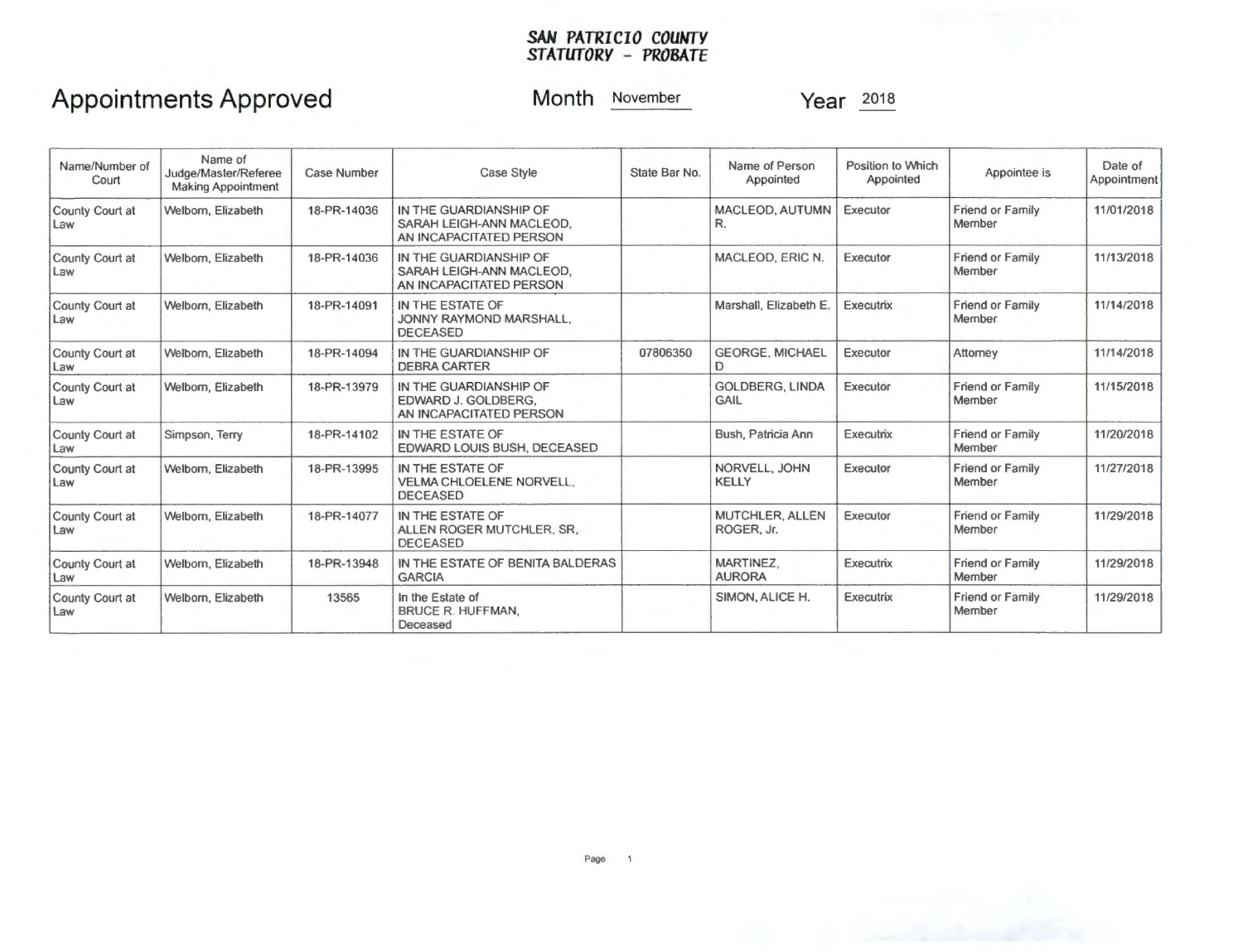### *SAN PATRICIO COUNTY STATUTORY* **-** *CRIMINAL*

### **Fees Approved**

### **Month** November

**Year**  $\frac{2018}{201}$ 

|                           |                                                              |                    |                                                        |               |                                          |                                   |                 |                               |                  |                    |                        | If greater than \$1,000         |
|---------------------------|--------------------------------------------------------------|--------------------|--------------------------------------------------------|---------------|------------------------------------------|-----------------------------------|-----------------|-------------------------------|------------------|--------------------|------------------------|---------------------------------|
| Name/Number of<br>Court   | Name of<br>Judge/Master/Referee<br><b>Making Appointment</b> | <b>Case Number</b> | <b>Case Style</b>                                      | State Bar No. | Name of Person<br>Appointed              | Position to<br>Which<br>Appointed | Appointee is    | Date of<br>Approval of<br>Fee | Source of<br>Fee | Amount<br>Approved | No.<br>Hours<br>Billed | Amount of<br>Billed<br>Expenses |
| County Court at<br>a      | Welborn, Elizabeth                                           | 17-CR-82015        | THE STATE OF TEXAS VS.<br>LYNNETTE CORDOVA             | 24037766      | ZAPATA, RICHARD D.                       | Attorney                          | Attorney        | 11/26/2018                    | County           | \$1,082.50         | 13.25                  | 1082.50                         |
| County Court at<br>Law    | Welborn, Elizabeth                                           | 17-CR-82367        | THE STATE OF TEXAS VS.<br><b>JOHN RUIZ</b>             | 05703300      | <b>DEATON, PATRICIA G.</b>               | Attorney                          | Attorney        | 11/26/2018                    | County           | \$955.00           |                        |                                 |
| County Court at<br>a      | Welborn, Elizabeth                                           | 18-CR-82920        | THE STATE OF TEXAS VS.<br><b>LARRY RODRIGUEZ</b>       | 00794698      | STOLLEY, MARK W.                         | Attorney                          | Attorney        | 11/26/2018                    | County           | \$595.00           |                        |                                 |
| County Court at<br>Law    | Welborn, Elizabeth                                           | 18-CR-82926        | THE STATE OF TEXAS VS.<br><b>CHRISTOPHER GILLESPEY</b> | 00794698      | STOLLEY, MARK W.                         | Attorney                          | Attorney        | 11/26/2018                    | County           | \$335.00           |                        |                                 |
| County Court at<br>Law    | Welborn, Elizabeth                                           | 18-CR-82910        | THE STATE OF TEXAS VS.<br><b>DAVID CALDWELL</b>        | 24090331      | PICHA, GEORGE                            | Attorney                          | Attorney        | 11/26/2018                    | County           | \$410.00           |                        |                                 |
| County Court at<br>.aw    | Welborn, Elizabeth                                           | 18-CR-83210        | THE STATE OF TEXAS VS.<br>ORLANDO ZUNIGA               | 20344300      | TURPEN, STANLEY A                        | Attorney                          | Attorney        | 11/26/2018                    | County           | \$547.00           |                        |                                 |
| County Court at<br>Law    | Welborn, Elizabeth                                           | 77666              | THE STATE OF TEXAS VS.<br><b>DESTINI GARZA</b>         | 00792897      | <b>VILLARREAL-</b><br>KUCHTA, MICHELLE R | <b>Attorney</b>                   | Attorney        | 11/26/2018                    | County           | \$465.00           |                        |                                 |
| County Court at<br>Law    | Welborn, Elizabeth                                           | 17-CR-82240        | THE STATE OF TEXAS VS.<br><b>SARA GARCIA</b>           | 05703300      | <b>DEATON, PATRICIA G.</b>               | Attorney                          | Attorney        | 11/26/2018                    | County           | \$320.00           |                        |                                 |
| County Court at<br>a      | Welborn, Elizabeth                                           | 18-CR-83300        | THE STATE OF TEXAS VS.<br>PETE RUIZ                    | 24074124      | DEFRATUS.<br><b>DOUGLASK</b>             | Attorney                          | Attorney        | 11/26/2018                    | County           | \$675.00           |                        |                                 |
| County Court at<br>Law    | Welborn, Elizabeth                                           | 18-CR-83387        | THE STATE OF TEXAS VS.<br><b>DANIEL VALENCIANA</b>     | 12221475      | LERMA, RUBEN R., Jr.                     | Attorney                          | Attorney        | 11/26/2018                    | County           | \$500.00           |                        |                                 |
| County Court at<br>.aw    | Welborn, Elizabeth                                           | 18-CR-83238        | THE STATE OF TEXAS VS.<br><b>ROXXANN PENA</b>          | 24037766      | ZAPATA, RICHARD D.                       | Attorney                          | Attorney        | 11/26/2018                    | County           | \$930.00           |                        |                                 |
| County Court at<br>.aw    | Welborn, Elizabeth                                           | 18-CR-83472        | THE STATE OF TEXAS VS.<br><b>MICHAEL TUCKER</b>        | 12221475      | LERMA, RUBEN R., Jr.                     | Attorney                          | <b>Attorney</b> | 11/26/2018                    | County           | \$447.50           |                        |                                 |
| County Court at<br>Law    | Welborn, Elizabeth                                           | 18-CR-82745        | THE STATE OF TEXAS VS.<br><b>JOSE FLORES</b>           | 24037766      | ZAPATA, RICHARD D.                       | <b>Attorney</b>                   | <b>Attorney</b> | 11/26/2018                    | County           | \$777.50           |                        |                                 |
| County Court at<br>Law    | Welborn, Elizabeth                                           | 17-CR-81287        | THE STATE OF TEXAS VS.<br><b>JUAN NAVARRO, IV</b>      | 20344300      | TURPEN, STANLEY A                        | Attorney                          | Attorney        | 11/26/2018                    | County           | \$140.00           |                        |                                 |
| County Court at<br>Law    | Welborn, Elizabeth                                           | 18-CR-82744        | THE STATE OF TEXAS VS.<br><b>JOSE FLORES</b>           | 24037766      | ZAPATA, RICHARD D.                       | <b>Attorney</b>                   | Attorney        | 11/26/2018                    | County           | \$777.50           |                        |                                 |
| County Court at<br>$aw_6$ | Welborn, Elizabeth                                           | 18-CR-83138        | THE STATE OF TEXAS VS.<br><b>JEREMIAH RAY</b>          | 20344300      | TURPEN, STANLEY A                        | Attorney                          | <b>Attorney</b> | 11/26/2018                    | County           | \$513.00           |                        |                                 |
| County Court at<br>Law    | Welbom, Elizabeth                                            | 18-CR-83551        | THE STATE OF TEXAS VS.<br>DAYMON THOMAS, II            | 24074124      | <b>DEFRATUS.</b><br><b>DOUGLASK</b>      | Attorney                          | Attorney        | 11/26/2018                    | County           | \$707.50           |                        |                                 |
| County Court at<br>Law    | Welborn, Elizabeth                                           | 78898              | THE STATE OF TEXAS VS.<br>PATRICIA HAVARD              | 20344300      | <b>TURPEN, STAN</b><br><b>AARON</b>      | Attorney                          | Attorney        | 11/26/2018                    | County           | \$307.00           |                        |                                 |
| County Court at<br>Law    | Welborn, Elizabeth                                           | 17-CR-82176        | THE STATE OF TEXAS VS.<br>PATRICIA HAVARD              | 20344300      | TURPEN, STANLEY A                        | Attorney                          | Attorney        | 11/26/2018                    | County           | \$402.00           |                        |                                 |
| County Court at<br>Law    | Welborn, Elizabeth                                           | 18-CR-83382        | THE STATE OF TEXAS VS.<br><b>NIKKI THOMPSON</b>        | 24090331      | PICHA, GEORGE                            | Attorney                          | Attorney        | 11/26/2018                    | County           | \$255.00           |                        |                                 |
| County Court at<br>Law    | Welborn, Elizabeth                                           | 18-CR-83555        | THE STATE OF TEXAS VS.<br><b>ALISA LABORDE</b>         | 24037766      | ZAPATA, RICHARD D.                       | Attorney                          | Attorney        | 11/26/2018                    | County           | \$545.00           |                        |                                 |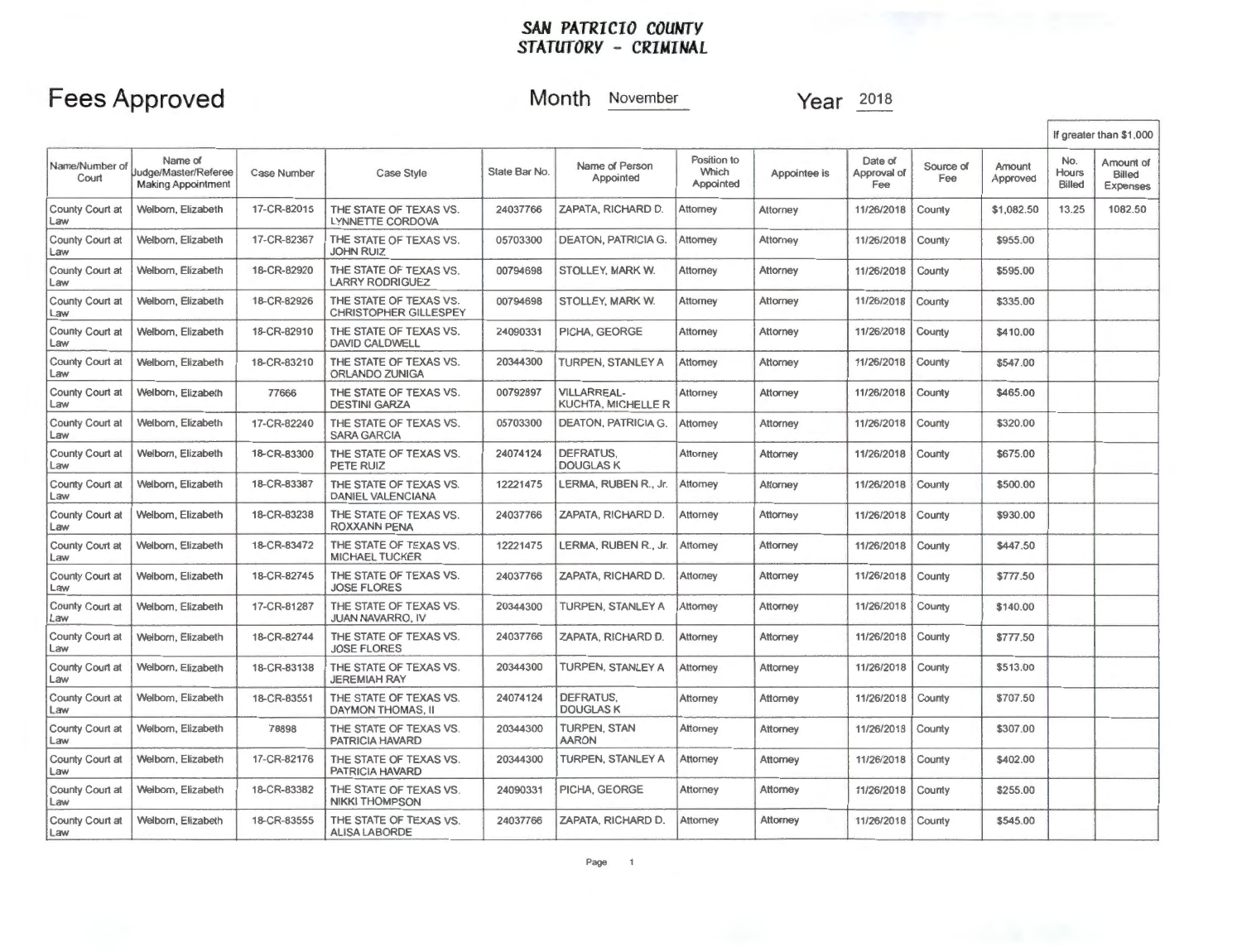#### *SAN PATRICIO COUWTY STATUTORY* **-** *CRIMINAL*

## **Fees Approved**

**Month** November

**Year**  $\frac{2018}{50}$ 

|                               |                                                              |                    |                                                   |               |                                          |                                   |              |                               |                  |                    |                        | If greater than \$1,000         |
|-------------------------------|--------------------------------------------------------------|--------------------|---------------------------------------------------|---------------|------------------------------------------|-----------------------------------|--------------|-------------------------------|------------------|--------------------|------------------------|---------------------------------|
| Name/Number of<br>Court       | Name of<br>Judge/Master/Referee<br><b>Making Appointment</b> | <b>Case Number</b> | <b>Case Style</b>                                 | State Bar No. | Name of Person<br>Appointed              | Position to<br>Which<br>Appointed | Appointee is | Date of<br>Approval of<br>Fee | Source of<br>Fee | Amount<br>Approved | No.<br>Hours<br>Billed | Amount of<br>Billed<br>Expenses |
| County Court at<br>Law        | Welborn, Elizabeth                                           | 18-CR-83449        | THE STATE OF TEXAS VS.<br><b>LINDSEY JONES</b>    | 00794698      | STOLLEY, MARK W.                         | Attorney                          | Attorney     | 11/26/2018                    | County           | \$380.00           |                        |                                 |
| County Court at<br>Law        | Welborn, Elizabeth                                           | 18-CR-83615        | THE STATE OF TEXAS VS.<br><b>EDMUNDO FLORES</b>   | 20344300      | TURPEN, STANLEY A                        | Attorney                          | Attorney     | 11/26/2018                    | County           | \$519.00           |                        |                                 |
| County Court at<br>Law        | Welborn, Elizabeth                                           | 18-CR-83362        | THE STATE OF TEXAS VS.<br><b>JAMES HENDERSHOT</b> | 17360000      | ROZZELL, REESE                           | Attorney                          | Attorney     | 11/26/2018                    | County           | \$552.50           |                        |                                 |
| County Court at<br>Law        | Welborn, Elizabeth                                           | 18-CR-83717        | THE STATE OF TEXAS VS.<br>SERGIO BALDERAZ DELEON  | 24090331      | PICHA, GEORGE                            | Attorney                          | Attorney     | 11/26/2018                    | County           | \$240.00           |                        |                                 |
| County Court at<br>Law        | Welborn, Elizabeth                                           | 18-CR-83735        | THE STATE OF TEXAS VS.<br><b>DAWN HARDIN</b>      | 00789274      | EASTWOOD, SANDRA                         | Attomev                           | Attomey      | 11/26/2018                    | County           | \$300.00           |                        |                                 |
| County Court at<br>Law        | Welborn, Elizabeth                                           | 18-CR-83799        | THE STATE OF TEXAS VS.<br><b>DAISY CISNEROS</b>   | 00792897      | <b>VILLARREAL-</b><br>KUCHTA, MICHELLE R | Attorney                          | Attorney     | 11/26/2018                    | County           | \$390.00           |                        |                                 |
| County Court at<br>Law        | Welborn, Elizabeth                                           | 18-CR-83774        | THE STATE OF TEXAS VS.<br><b>THOMAS MAXVILL</b>   | 00789274      | EASTWOOD, SANDRA                         | Attorney                          | Attorney     | 11/26/2018                    | County           | \$300.00           |                        |                                 |
| County Court at<br>Law        | Welborn, Elizabeth                                           | 18-CR-83777        | THE STATE OF TEXAS VS.<br>ORLANDO QUEZADA         | 17360000      | ROZZELL, REESE                           | Attorney                          | Attorney     | 11/26/2018                    | County           | \$425.50           |                        |                                 |
| County Court at<br>Law        | Welborn, Elizabeth                                           | 18-CR-83775        | THE STATE OF TEXAS VS.<br><b>AUSTIN RADICAN</b>   | 00794698      | STOLLEY, MARK W.                         | Attorney                          | Attorney     | 11/26/2018                    | County           | \$287.50           |                        |                                 |
| County Court at<br>Law        | Welborn, Elizabeth                                           | 18-CR-82670        | THE STATE OF TEXAS VS.<br><b>JOHN GARCES</b>      | 12221475      | LERMA, RUBEN R., Jr.                     | Attorney                          | Attorney     | 11/26/2018                    | County           | \$300.00           |                        |                                 |
| County Court at<br>Law        | Welborn, Elizabeth                                           | 18-CR-83234        | THE STATE OF TEXAS VS.<br><b>JOHN GARCES</b>      | 12221475      | LERMA, RUBEN R., Jr.                     | Attorney                          | Attorney     | 11/26/2018                    | County           | \$300.00           |                        |                                 |
| County Court at<br>Law        | Welborn, Elizabeth                                           | 18-CR-83646        | THE STATE OF TEXAS VS.<br>TOMMY DELACRUZ          | 24074124      | <b>DEFRATUS.</b><br><b>DOUGLASK</b>      | <b>Attorney</b>                   | Attorney     | 11/26/2018                    | County           | \$500.00           |                        |                                 |
| County Court at<br>Law        | Welbom, Elizabeth                                            | 18-CR-83648        | THE STATE OF TEXAS VS.<br><b>TOMMY DELACRUZ</b>   | 24074124      | DEFRATUS.<br><b>DOUGLASK</b>             | Attorney                          | Attorney     | 11/26/2018                    | County           | \$500.00           |                        |                                 |
| County Court at<br>Law        | Welbom, Elizabeth                                            | 18-CR-83650        | THE STATE OF TEXAS VS.<br><b>TOMMY DELACRUZ</b>   | 24074124      | DEFRATUS.<br><b>DOUGLASK</b>             | Attorney                          | Attorney     | 11/26/2018                    | County           | \$500.00           |                        |                                 |
| County Court at<br>Law        | Welborn, Elizabeth                                           | 18-CR-83647        | THE STATE OF TEXAS VS.<br><b>TOMMY DELACRUZ</b>   | 24074124      | DEFRATUS.<br><b>DOUGLASK</b>             | Attorney                          | Attorney     | 11/26/2018                    | County           | \$500,00           |                        |                                 |
| County Court at<br>Law        | Welborn, Elizabeth                                           | 18-CR-83649        | THE STATE OF TEXAS VS.<br><b>TOMMY DELACRUZ</b>   | 24074124      | DEFRATUS,<br><b>DOUGLAS K</b>            | Attorney                          | Attorney     | 11/26/2018                    | County           | \$500.00           |                        |                                 |
| County Court at<br>Law        | Welbom, Elizabeth                                            | 18-CR-83651        | THE STATE OF TEXAS VS.<br><b>TOMMY DELACRUZ</b>   | 24074124      | DEFRATUS.<br><b>DOUGLAS K</b>            | Attomey                           | Attorney     | 11/26/2018                    | County           | \$500.00           |                        |                                 |
| County Court at<br>Law        | Welborn, Elizabeth                                           | 18-CR-83896        | THE STATE OF TEXAS VS.<br><b>WALTER TOMLINSON</b> | 24029760      | PALACIOS, ANDREW                         | Attorney                          | Attorney     | 11/26/2018                    | County           | \$330.00           |                        |                                 |
| County Court at<br>Law        | Welborn, Elizabeth                                           | 17-CR-81640        | THE STATE OF TEXAS VS.<br><b>MICHAEL GREEN</b>    | 00794698      | STOLLEY, MARK W.                         | Attorney                          | Attorney     | 11/26/2018                    | County           | \$185.00           |                        |                                 |
| County Court at<br>Law        | Welborn, Elizabeth                                           | 18-CR-82984        | THE STATE OF TEXAS VS.<br><b>JESSIE ALANIZ</b>    | 24090331      | PICHA, GEORGE                            | Attorney                          | Attorney     | 11/26/2018                    | County           | \$125.00           |                        |                                 |
| County Court at<br><b>Law</b> | Welborn, Elizabeth                                           | 80171              | THE STATE OF TEXAS VS.<br><b>ZACHARY BEAVER</b>   | 00794698      | STOLLEY, MARK W.                         | Attorney                          | Attorney     | 11/26/2018                    | County           | \$212.50           |                        |                                 |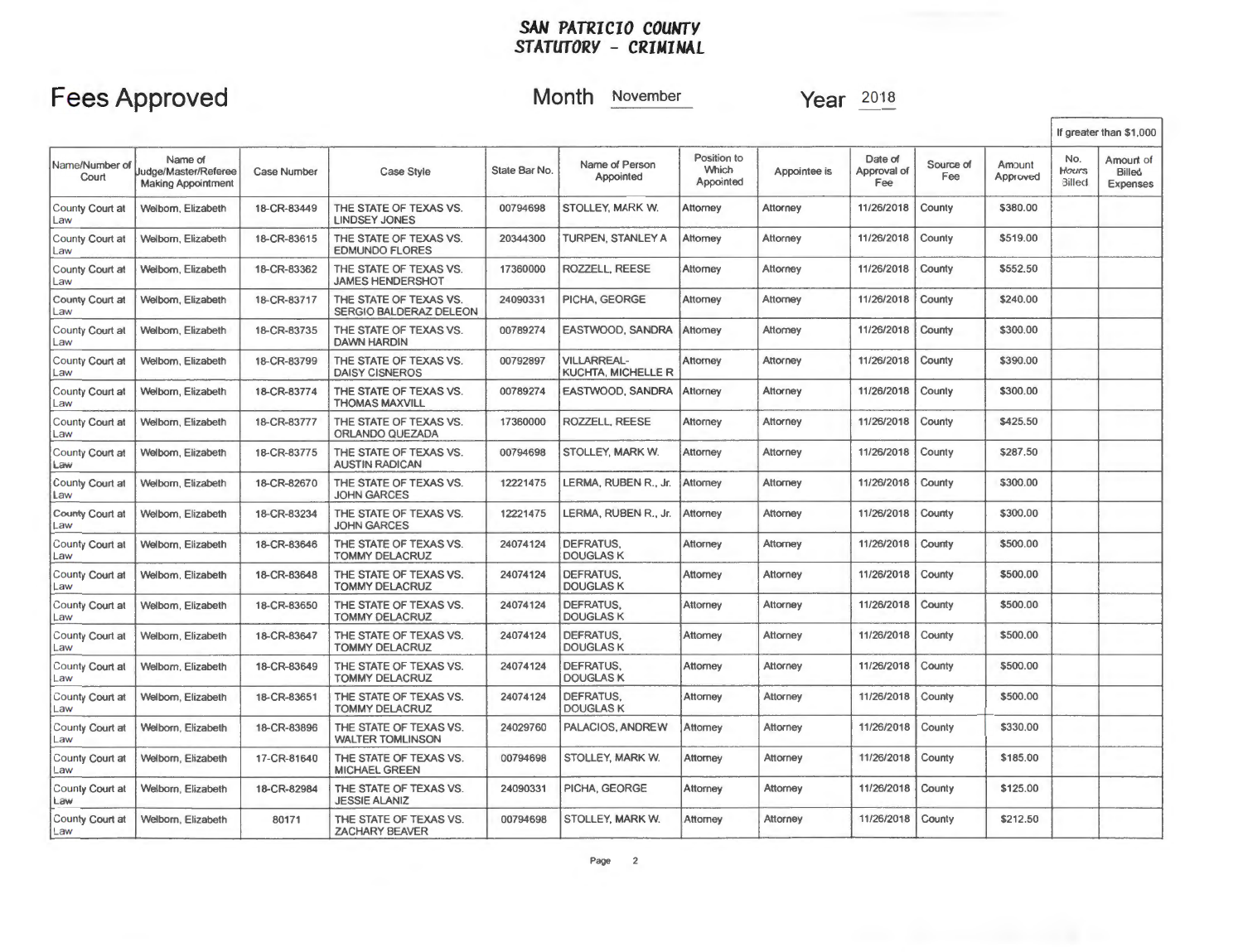#### *SAN PATRICIO COUNTY STATUTORY* **-** *CRIMINAL*

## **Fees Approved**

### **Month** November

**Year** 201s

|                          |                                                              |                    |                                                    |               |                               |                                   |              |                               |                  |                    |                        | If greater than \$1,000                |
|--------------------------|--------------------------------------------------------------|--------------------|----------------------------------------------------|---------------|-------------------------------|-----------------------------------|--------------|-------------------------------|------------------|--------------------|------------------------|----------------------------------------|
| Name/Number of<br>Court  | Name of<br>Judge/Master/Referee<br><b>Making Appointment</b> | <b>Case Number</b> | Case Style                                         | State Bar No. | Name of Person<br>Appointed   | Position to<br>Which<br>Appointed | Appointee is | Date of<br>Approval of<br>Fee | Source of<br>Fee | Amount<br>Approved | No.<br>Hours<br>Billed | Amount of<br><b>Billed</b><br>Expenses |
| County Court at<br>Law   | Welborn, Elizabeth                                           | 79938              | THE STATE OF TEXAS VS.<br><b>JON RAMIREZ</b>       | 24074124      | DEFRATUS.<br><b>DOUGLAS K</b> | Attorney                          | Attorney     | 11/26/2018                    | County           | \$470.00           |                        |                                        |
| County Court at<br>Law   | Welbom, Elizabeth                                            | 17-CR-82011        | THE STATE OF TEXAS VS.<br><b>ROBERT HOLMES</b>     | 24037766      | ZAPATA, RICHARD D.            | Attorney                          | Attorney     | 11/26/2018                    | County           | \$510.00           |                        |                                        |
| County Court at<br>Law   | Welborn, Elizabeth                                           | 80938              | THE STATE OF TEXAS VS.<br><b>JOE MEZA</b>          | 24037766      | ZAPATA, RICHARD D.            | Attorney                          | Attorney     | 11/26/2018                    | County           | \$345.00           |                        |                                        |
| County Court at<br>Law   | Welbom, Elizabeth                                            | 18-CR-83811        | THE STATE OF TEXAS VS.<br><b>HARRISON BURLESON</b> | 17360000      | <b>ROZZELL REESE</b>          | Attorney                          | Attorney     | 11/26/2018                    | County           | \$195.00           |                        |                                        |
| County Court at<br>Law   | Welborn, Elizabeth                                           | 18-CR-83810        | THE STATE OF TEXAS VS.<br><b>ALYSSA GONZALEZ</b>   | 20344300      | <b>TURPEN, STANLEY A</b>      | Attorney                          | Attorney     | 11/26/2018                    | County           | \$508.00           |                        |                                        |
| County Court at<br>Law   | Welbom, Elizabeth                                            | 18-CR-83479        | THE STATE OF TEXAS VS.<br><b>JULIAN REYES</b>      |               | ROZZELL, RESSE                | Attorney                          | Attorney     | 11/26/2018                    | County           | \$302.50           |                        |                                        |
| County Court at<br>Law   | Welborn, Elizabeth                                           | 18-CR-82580        | THE STATE OF TEXAS VS.<br><b>JOHN RUIZ</b>         | 05703300      | <b>DEATON, PATRICIA G.</b>    | Attorney                          | Attorney     | 11/26/2018                    | County           | \$955.00           |                        |                                        |
| County Court at<br>Law   | Welbom, Elizabeth                                            | 17-CR-82544        | THE STATE OF TEXAS VS.<br><b>OSHEAN GREEN</b>      | 24029760      | PALACIOS, ANDREW              | Attorney                          | Attorney     | 11/26/2018                    | County           | \$862.50           |                        |                                        |
| County Court at<br>Law   | Welbom, Elizabeth                                            | 17-CR-82545        | THE STATE OF TEXAS VS.<br><b>OSHEAN GREEN</b>      | 24029760      | PALACIOS, ANDREW              | Attorney                          | Attorney     | 11/26/2018                    | County           | \$862.50           |                        |                                        |
| County Court at<br>Law   | Welborn, Elizabeth                                           | 17-CR-82546        | THE STATE OF TEXAS VS.<br><b>OSHEAN GREEN</b>      | 24029760      | PALACIOS, ANDREW              | Attorney                          | Attorney     | 11/26/2018                    | County           | \$862.50           |                        |                                        |
| County Court at<br>l Law | Welbom, Elizabeth                                            | 17-CR-82547        | THE STATE OF TEXAS VS.<br><b>OSHEAN GREEN</b>      | 24029760      | PALACIOS, ANDREW              | Attorney                          | Attorney     | 11/26/2018                    | County           | \$862.50           |                        |                                        |
| County Court at<br>Law   | Welbom, Elizabeth                                            | 17-CR-82473        | THE STATE OF TEXAS VS.<br><b>WALTER TOMLINSON</b>  | 05703300      | <b>DEATON, PATRICIA G.</b>    | Attorney                          | Attorney     | 11/26/2018                    | County           | \$165,00           |                        |                                        |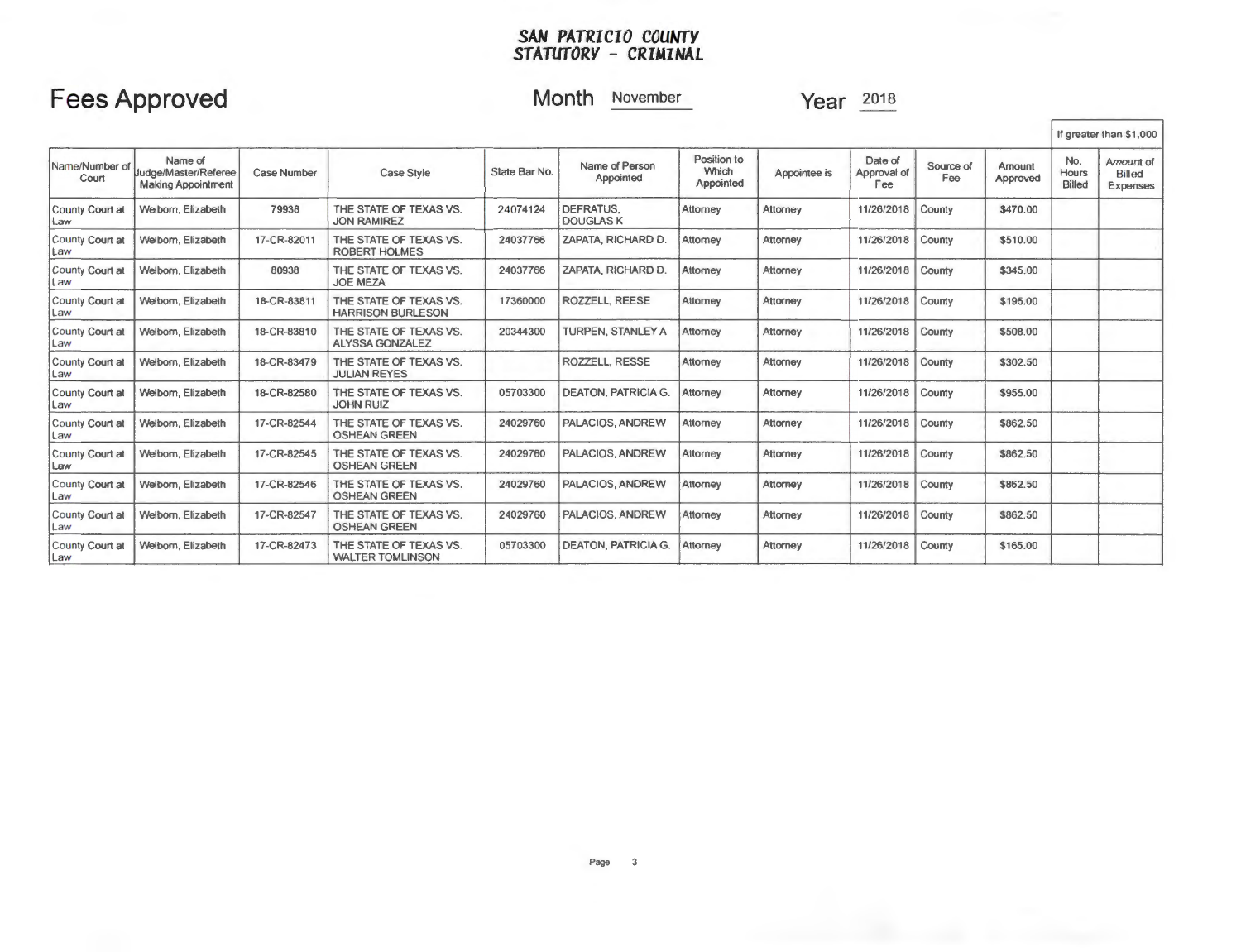### *SAN PATRICIO COUWTY STATUTORY* **-** *CRIMINAL*

### **Appointments Approved**

**Month** November

**Year**  $\frac{2018}{201}$ 

| Name/Number of<br>Court       | Name of<br>Judge/Master/Referee<br><b>Making Appointment</b> | Case Number | <b>Case Style</b>                                   | State Bar No. | Name of Person<br>Appointed                 | Position to Which<br>Appointed | Appointee is | Date of<br>Appointment |
|-------------------------------|--------------------------------------------------------------|-------------|-----------------------------------------------------|---------------|---------------------------------------------|--------------------------------|--------------|------------------------|
| County Court at<br>Law        | Welborn, Elizabeth                                           | 18-CR-83172 | THE STATE OF TEXAS VS.<br><b>CASSANDRA LEAL</b>     | 24081176      | TIJERINA, RUBEN                             | Attorney                       | Attorney     | 11/01/2018             |
| County Court at<br>Law        | Welborn, Elizabeth                                           | 18-CR-83171 | THE STATE OF TEXAS VS.<br><b>CASSANDRA LEAL</b>     | 24081176      | TIJERINA, RUBEN                             | Attomey                        | Attorney     | 11/01/2018             |
| County Court at<br>Law        | Judge, Visiting                                              | 75324       | THE STATE OF TEXAS VS. RICHARD<br><b>REID</b>       |               | ROZZELL, RESSE                              | Attorney                       | Attorney     | 11/05/2018             |
| County Court at<br>Law        | Judge, Visiting                                              | 80618       | THE STATE OF TEXAS VS. RAYLON<br><b>SALONE</b>      | 50511851      | <b>GRAHAM, CORETTA</b>                      | Attorney                       | Attorney     | 11/05/2018             |
| County Court at<br>Law        | Judge, Visiting                                              | 18-CR-84024 | THE STATE OF TEXAS VS. AARON<br><b>CASTILLO</b>     | 00794698      | STOLLEY, MARK W.                            | Attorney                       | Attorney     | 11/05/2018             |
| County Court at<br>Law        | Judge, Visiting                                              | 18-CR-84054 | THE STATE OF TEXAS VS. JACOB<br><b>FLORES</b>       | 24037766      | <b>ZAPATA, RICHARD</b><br>D.                | Attomey                        | Attorney     | 11/05/2018             |
| County Court at<br>Law        | Judge, Visiting                                              | 18-CR-83997 | THE STATE OF TEXAS VS. MATTHEW<br>JOHNSON, Jr.      | 24080168      | <b>DENNIS, MATTHEW</b><br>J.                | Attorney                       | Attorney     | 11/05/2018             |
| County Court at<br>Law        | Judge, Visiting                                              | 18-CR-84022 | THE STATE OF TEXAS VS. NORMA<br><b>VILLEGAS</b>     | 24090331      | PICHA, GEORGE                               | Attorney                       | Attorney     | 11/05/2018             |
| County Court at<br>Law        | Welborn, Elizabeth                                           | 18-CR-84104 | THE STATE OF TEXAS VS. MARTIN<br><b>SILVA</b>       | 00794698      | STOLLEY, MARK W.                            | Attorney                       | Attorney     | 11/13/2018             |
| County Court at<br>Law        | Welborn, Elizabeth                                           | 18-CR-84103 | THE STATE OF TEXAS VS. MARTIN<br><b>SILVA</b>       | 00794698      | <b>STOLLEY, MARK W.</b>                     | Attorney                       | Attorney     | 11/13/2018             |
| County Court at<br>Law        | Welborn, Elizabeth                                           | 80456       | THE STATE OF TEXAS VS. JUSTIN<br><b>MCADOO</b>      | 24074124      | DEFRATUS.<br><b>DOUGLASK</b>                | Attorney                       | Attorney     | 11/13/2018             |
| County Court at<br>Law        | Welborn, Elizabeth                                           | 18-CR-84002 | THE STATE OF TEXAS VS. RORY<br><b>WELSH</b>         | 24090331      | PICHA, GEORGE                               | Attorney                       | Attorney     | 11/13/2018             |
| County Court at<br>Law        | Welborn, Elizabeth                                           | 18-CR-84125 | THE STATE OF TEXAS VS.<br><b>CORNELIUS WILLIAMS</b> | 50511851      | <b>GRAHAM, CORETTA</b>                      | Attorney                       | Attorney     | 11/13/2018             |
| County Court at<br>Law        | Welborn, Elizabeth                                           | 18-CR-84086 | THE STATE OF TEXAS VS. JOEY<br><b>MARTINEZ</b>      | 00787432      | <b>DENNIS, MATTHEW</b>                      | Attorney                       | Attorney     | 11/13/2018             |
| County Court at<br>Law        | Welborn, Elizabeth                                           | 18-CR-84025 | THE STATE OF TEXAS VS. ANGEL<br><b>LOPEZ</b>        | 00792897      | <b>VILLARREAL-</b><br>KUCHTA, MICHELLE<br>R | Attorney                       | Attorney     | 11/13/2018             |
| County Court at<br>Law        | Welborn, Elizabeth                                           | 18-CR-83992 | THE STATE OF TEXAS VS. ANGELA<br><b>SALINAS</b>     | 24037377      | RODRIGUE, ADAM<br>P.                        | Attorney                       | Attorney     | 11/13/2018             |
| County Court at<br>Law        | Welborn, Elizabeth                                           | 18-CR-84124 | THE STATE OF TEXAS VS. BRANDON<br><b>SHYTLES</b>    | 24029760      | PALACIOS,<br><b>ANDREW</b>                  | Attorney                       | Attorney     | 11/13/2018             |
| <b>County Court at</b><br>Law | Welborn, Elizabeth                                           | 18-CR-84117 | THE STATE OF TEXAS VS. CORINE<br><b>GONZALES</b>    | 05703300      | <b>DEATON, PATRICIA</b><br>G.               | Attorney                       | Attorney     | 11/13/2018             |
|                               |                                                              |             |                                                     |               |                                             |                                |              |                        |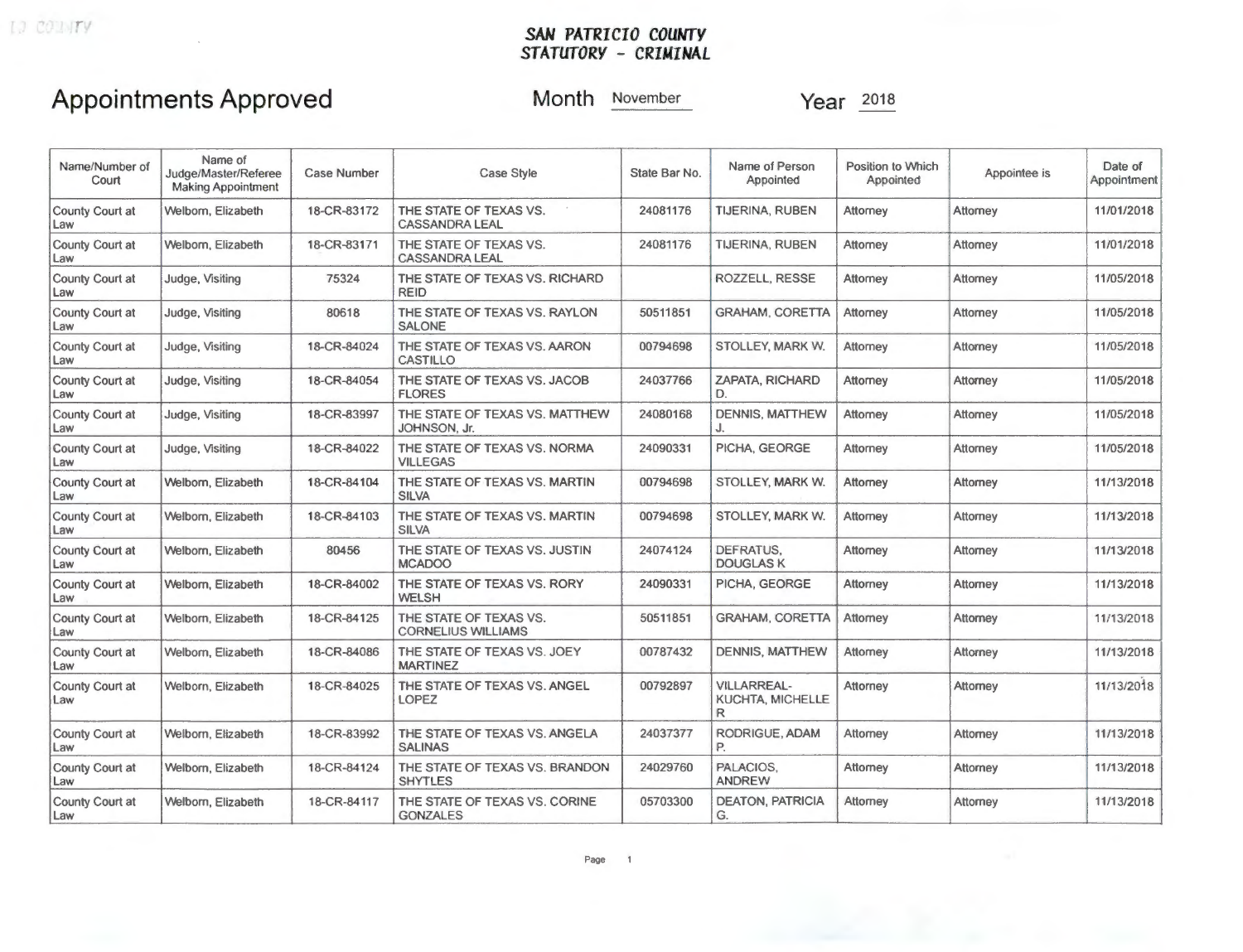### **SAN PATRICIO COUNTY** *STATUTORY* **-** *CRIMINAL*

### **Appointments Approved**

**Month** November

**Year** 201s

| Name/Number of<br>Court       | Name of<br>Judge/Master/Referee<br><b>Making Appointment</b> | <b>Case Number</b> | <b>Case Style</b><br>State Bar No.                                                                        |          | Name of Person<br>Appointed   | Position to Which<br>Appointed | Appointee is | Date of<br>Appointment |
|-------------------------------|--------------------------------------------------------------|--------------------|-----------------------------------------------------------------------------------------------------------|----------|-------------------------------|--------------------------------|--------------|------------------------|
| County Court at<br>Law        | Welborn, Elizabeth                                           | 18-CR-84118        | THE STATE OF TEXAS VS. CORINE<br>05703300<br><b>DEATON, PATRICIA</b><br>Attorney<br><b>GONZALES</b><br>G. |          | Attorney                      | 11/13/2018                     |              |                        |
| County Court at<br>Law        | Welborn, Elizabeth                                           | 18-CR-84087        | THE STATE OF TEXAS VS. ROSE<br><b>SILVAS</b>                                                              | 20344300 | <b>TURPEN, STANLEY</b><br>A   | Attorney                       | Attorney     | 11/13/2018             |
| County Court at<br>Law        | Welborn, Elizabeth                                           | 18-CR-84108        | THE STATE OF TEXAS VS. ANGEL<br><b>GOMEZ</b>                                                              | 24081176 | TIJERINA, RUBEN               | Attorney                       | Attorney     | 11/13/2018             |
| County Court at<br>Law        | Welborn, Elizabeth                                           | 18-CR-84109        | THE STATE OF TEXAS VS. ANGEL<br><b>GOMEZ</b>                                                              | 24081176 | TIJERINA, RUBEN               | Attorney                       | Attorney     | 11/13/2018             |
| County Court at<br>Law        | Welborn, Elizabeth                                           | 18-CR-84099        | THE STATE OF TEXAS VS. COLTON<br><b>USSERY</b>                                                            | 24037766 | ZAPATA, RICHARD<br>D.         | Attorney                       | Attorney     | 11/13/2018             |
| County Court at<br>Law        | Villarreal, Nere                                             | 18-CR-84100        | THE STATE OF TEXAS VS. COLTON<br><b>USSERY</b>                                                            | 24037766 | ZAPATA, RICHARD<br>D.         | Attomey                        | Attorney     | 11/13/2018             |
| <b>County Court at</b><br>Law | Welborn, Elizabeth                                           | 18-CR-83935        | THE STATE OF TEXAS VS. DANIELLE<br><b>COULTER</b>                                                         | 17360000 | ROZZELL, REESE                | Attorney                       | Attomey      | 11/13/2018             |
| County Court at<br>Law        | Welbom, Elizabeth                                            | 18-CR-83991        | THE STATE OF TEXAS VS. HANNAH<br><b>SIMPSON</b>                                                           | 00789274 | EASTWOOD.<br><b>SANDRA</b>    | Attorney                       | Attorney     | 11/13/2018             |
| County Court at<br>Law        | Welborn, Elizabeth                                           | 18-CR-83761        | THE STATE OF TEXAS VS. DEBRA<br><b>CARTER</b>                                                             | 05703300 | <b>DEATON, PATRICIA</b><br>G. | Attorney                       | Attorney     | 11/14/2018             |
| County Court at<br>Law        | Welborn, Elizabeth                                           | 18-CR-83904        | THE STATE OF TEXAS VS. DEBRA<br><b>CARTER</b>                                                             | 05703300 | <b>DEATON, PATRICIA</b><br>G. | Attorney                       | Attorney     | 11/14/2018             |
| County Court at<br>Law        | Welborn, Elizabeth                                           | 18-CR-83905        | THE STATE OF TEXAS VS. DEBRA<br><b>CARTER</b>                                                             | 05703300 | <b>DEATON, PATRICIA</b><br>G. | Attorney                       | Attorney     | 11/14/2018             |
| <b>County Court at</b><br>Law | Welborn, Elizabeth                                           | 18-CR-83906        | THE STATE OF TEXAS VS. DEBRA<br><b>CARTER</b>                                                             | 05703300 | <b>DEATON, PATRICIA</b><br>G. | Attorney                       | Attorney     | 11/14/2018             |
| <b>County Court at</b><br>Law | Welborn, Elizabeth                                           | 18-CR-83907        | THE STATE OF TEXAS VS. DEBRA<br><b>CARTER</b>                                                             | 05703300 | <b>DEATON, PATRICIA</b><br>G. | Attorney                       | Attorney     | 11/14/2018             |
| County Court at<br>Law        | Welborn, Elizabeth                                           | 18-CR-83908        | THE STATE OF TEXAS VS. DEBRA<br><b>CARTER</b>                                                             | 05703300 | <b>DEATON, PATRICIA</b><br>G. | Attorney                       | Attorney     | 11/14/2018             |
| County Court at<br>Law        | Welborn, Elizabeth                                           | 18-CR-83909        | THE STATE OF TEXAS VS. DEBRA<br><b>CARTER</b>                                                             | 05703300 | <b>DEATON, PATRICIA</b><br>G. | Attomey                        | Attorney     | 11/14/2018             |
| County Court at<br>Law        | Welborn, Elizabeth                                           | 18-CR-83947        | THE STATE OF TEXAS VS. DEBRA<br><b>CARTER</b>                                                             | 05703300 | <b>DEATON, PATRICIA</b><br>G. | Attomey                        | Attomey      | 11/14/2018             |
| County Court at<br>Law        | Welborn, Elizabeth                                           | 18-CR-83948        | THE STATE OF TEXAS VS. DEBRA<br><b>CARTER</b>                                                             | 05703300 | <b>DEATON, PATRICIA</b><br>G. | Attorney                       | Attorney     | 11/14/2018             |
| County Court at<br>Law        | Welborn, Elizabeth                                           | 18-CR-83988        | THE STATE OF TEXAS VS. DEBRA<br><b>CARTER</b>                                                             | 05703300 | <b>DEATON, PATRICIA</b><br>G. | Attorney                       | Attorney     | 11/14/2018             |
| County Court at<br>Law        | Welborn, Elizabeth                                           | 18-CR-83989        | THE STATE OF TEXAS VS. DEBRA<br>CARTER                                                                    | 05703300 | <b>DEATON, PATRICIA</b><br>G. | Attorney                       | Attorney     | 11/14/2018             |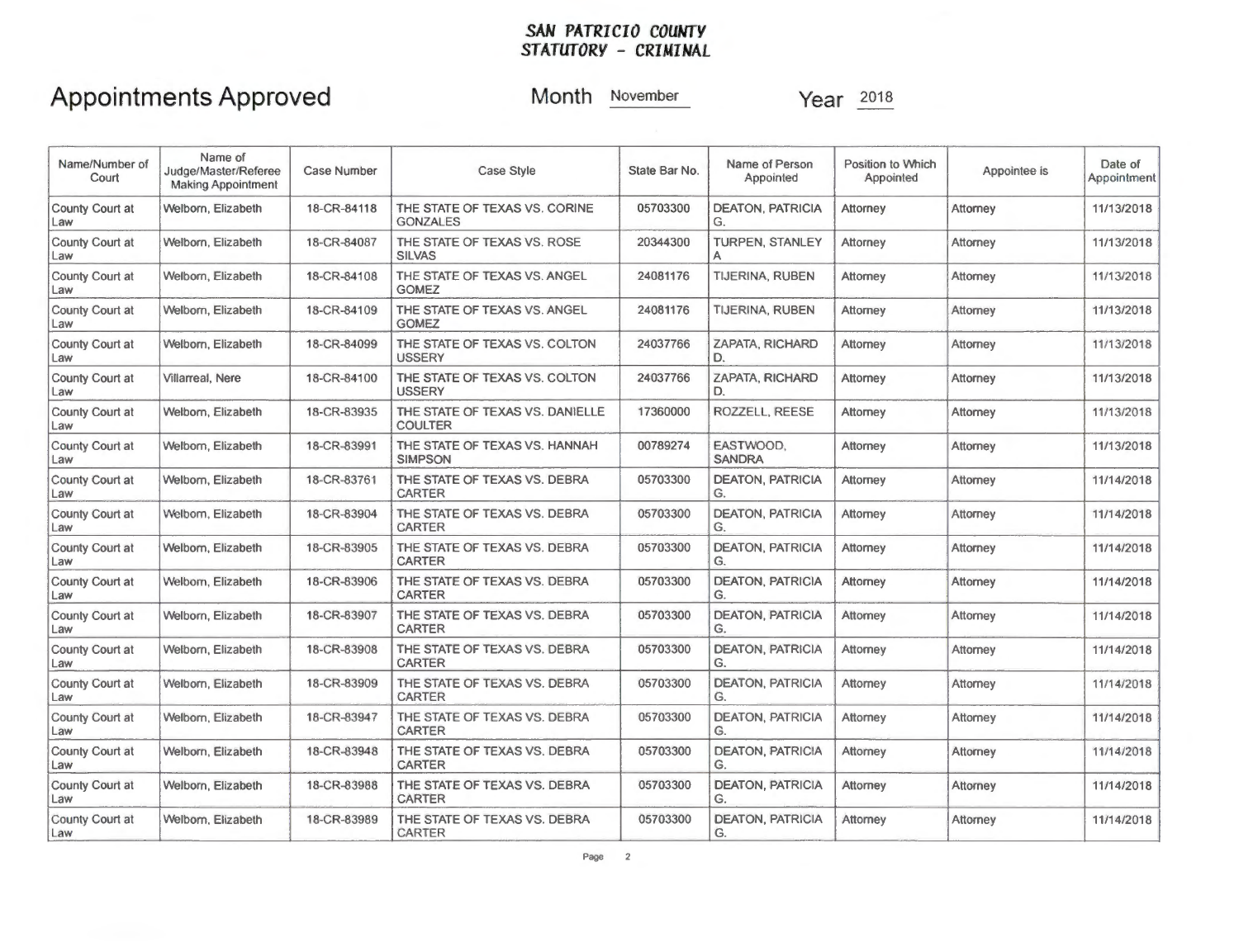#### *SAN PATRICIO COUNTY STATUTORY* **-** *CRIMINAL*

# **Appointments Approved**

**Month** November

**Year** <sup>2018</sup>

| Name/Number of<br>Court | Name of<br>Case Number<br>Judge/Master/Referee<br><b>Making Appointment</b> |             | State Bar No.<br><b>Case Style</b>              |          | Name of Person<br>Appointed   | Position to Which<br>Appointed | Appointee is | Date of<br>Appointment |
|-------------------------|-----------------------------------------------------------------------------|-------------|-------------------------------------------------|----------|-------------------------------|--------------------------------|--------------|------------------------|
| County Court at<br>Law  | Welborn, Elizabeth                                                          | 18-CR-83990 | THE STATE OF TEXAS VS. DEBRA<br><b>CARTER</b>   | 05703300 | <b>DEATON, PATRICIA</b><br>G. | Attorney                       | Attorney     | 11/1.4/2018            |
| County Court at<br>Law  | Welborn, Elizabeth                                                          | 18-CR-84053 | THE STATE OF TEXAS VS. STEVE<br><b>WARREN</b>   | 12221475 | LERMA, RUBEN R.,              | Attorney                       | Attorney     | 11/15/2018             |
| County Court at<br>Law  | Welborn, Elizabeth                                                          | 18-CR-83919 | THE STATE OF TEXAS VS. LANCE<br><b>HERRERA</b>  | 24074124 | DEFRATUS.<br><b>DOUGLAS K</b> | Attorney                       | Attorney     | 11/15/2018             |
| County Court at<br>Law  | Welborn, Elizabeth                                                          | 18-CR-83325 | THE STATE OF TEXAS VS. ARLENE<br>LOPEZ          | 24029760 | PALACIOS.<br><b>ANDREW</b>    | Attorney                       | Attorney     | 11/16/2018             |
| County Court at<br>Law  | Welborn, Elizabeth                                                          | 18-CR-82817 | THE STATE OF TEXAS VS. ALEXIS<br><b>SCHULTZ</b> | 17360000 | ROZZELL, REESE                | Attorney                       | Attorney     | 11/16/2018             |
| County Court at<br>Law  | Welborn, Elizabeth                                                          | 18-CR-82818 | THE STATE OF TEXAS VS. ALEXIS<br><b>SCHULTZ</b> | 17360000 | ROZZELL, REESE                | Attorney                       | Attorney     | 11/16/2018             |
| County Court at<br>Law  | Welborn, Elizabeth                                                          | 18-CR-83709 | THE STATE OF TEXAS VS. LAUREN<br><b>KNIGHT</b>  | 17360000 | ROZZELL, REESE                | Attorney                       | Attorney     | 11/30/2018             |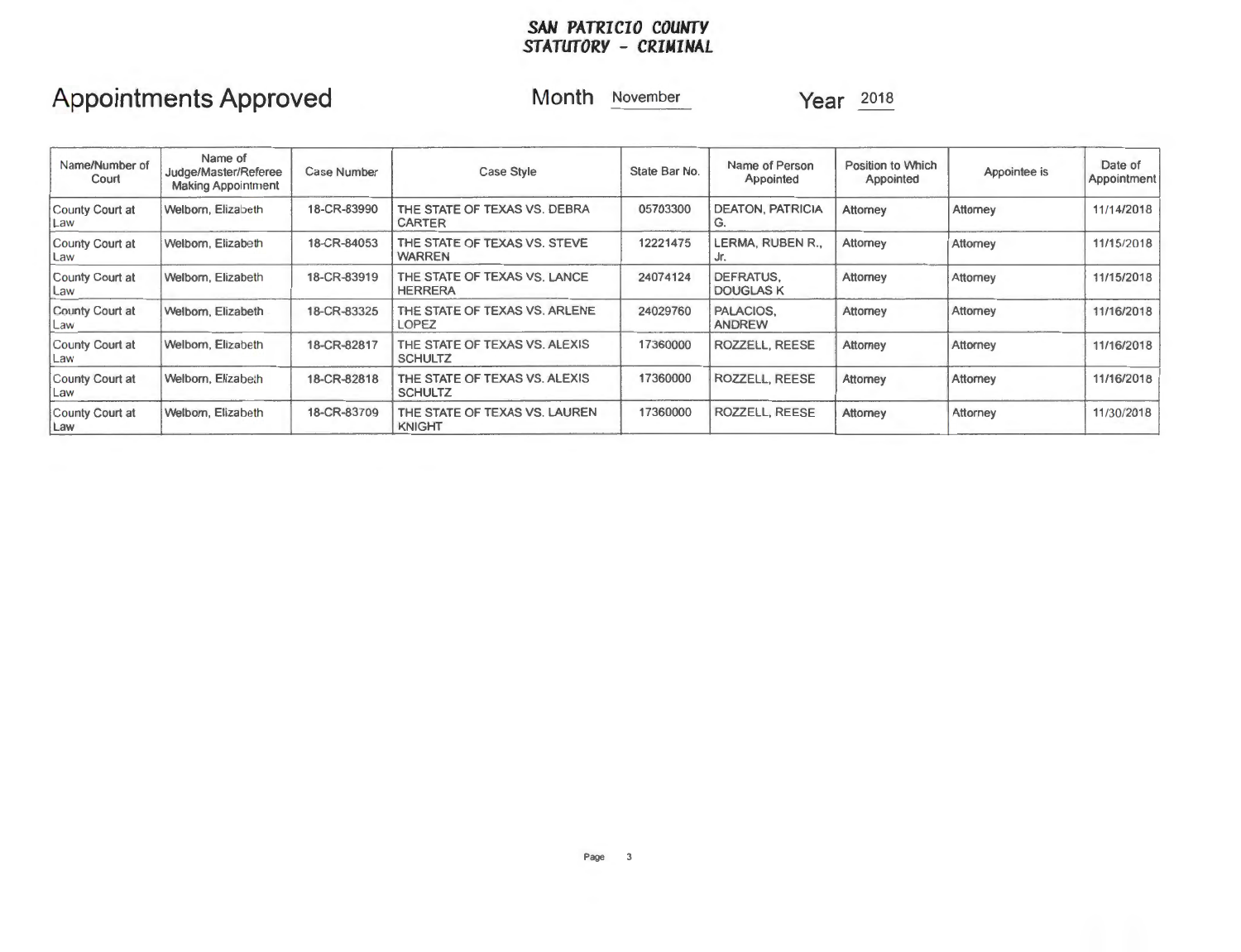#### SAN PATRICIO COUNTY *STATUTORY* **-** *CIVIL*

|                         | <b>Fees Approved</b>                                  |             |            | Month<br>November |                             |                                   | Year         | 2018                          |                  |                    |                        |                                 |
|-------------------------|-------------------------------------------------------|-------------|------------|-------------------|-----------------------------|-----------------------------------|--------------|-------------------------------|------------------|--------------------|------------------------|---------------------------------|
|                         |                                                       |             |            |                   |                             |                                   |              |                               |                  |                    |                        | If greater than \$1,000         |
| Name/Number of<br>Court | Name of<br>Judge/Master/Referee<br>Making Appointment | Case Number | Case Style | State Bar No.     | Name of Person<br>Appointed | Position to<br>Which<br>Appointed | Appointee is | Date of<br>Approval of<br>Fee | Source of<br>Fee | Amount<br>Approved | No.<br>Hours<br>Billed | Amount of<br>Billed<br>Expenses |
|                         |                                                       |             |            |                   |                             |                                   |              |                               |                  |                    |                        |                                 |

 $\mathcal{N}$  .